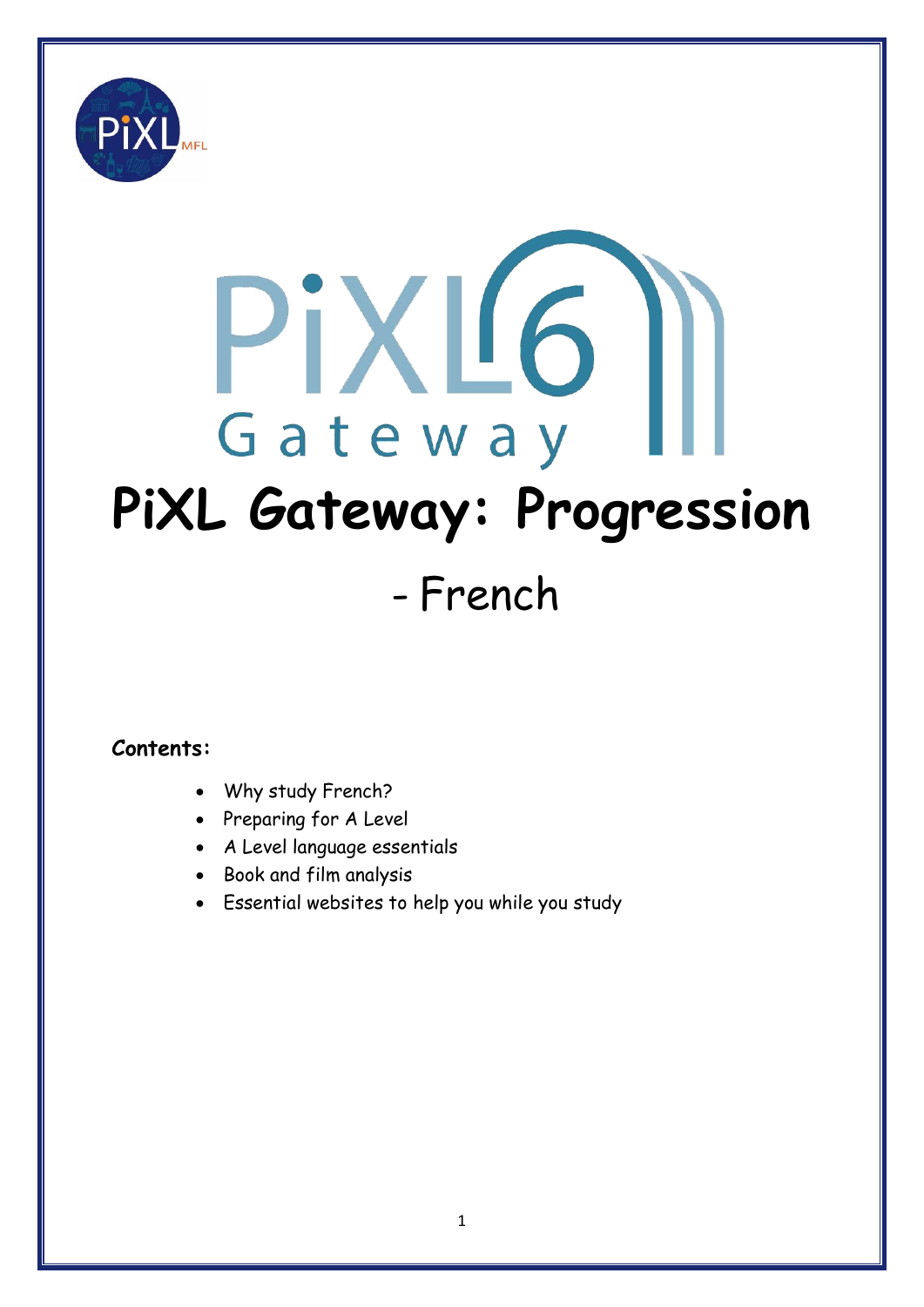

# **The Benefits of Learning French**

Studying A Level French will not only enable you to learn the French language, but you will gain an in-depth insight into the cultural, social, political and artistic aspects of the French speaking country/countries you will study.

**Follow these links to find out some of the benefits of learning French!**

[https://ted.com/talks/john\\_mcwhorter\\_4\\_reasons\\_to\\_learn\\_a\\_new\\_language?ut](https://ted.com/talks/john_mcwhorter_4_reasons_to_learn_a_new_language?utm_source=tedcomshare&utm_medium=email&utm_campaign=tedspread) [m\\_source=tedcomshare&utm\\_medium=email&utm\\_campaign=tedspread](https://ted.com/talks/john_mcwhorter_4_reasons_to_learn_a_new_language?utm_source=tedcomshare&utm_medium=email&utm_campaign=tedspread)

<https://www.youtube.com/watch?v=MMmOLN5zBLY>

<http://www.thefrenchcorner.net/2014/09/30-reasons-to-learn-french.html>

<https://www.thoughtco.com/jobs-using-french-or-other-languages-1368771>

<https://www.fluentu.com/blog/french/jobs-that-require-french/>

[http://faculty.kutztown.edu/dewey/why\\_french.htm](http://faculty.kutztown.edu/dewey/why_french.htm)

[https://www.telegraph.co.uk/education/educationopinion/10126883/Why-learn](https://www.telegraph.co.uk/education/educationopinion/10126883/Why-learn-a-foreign-language-Benefits-of-bilingualism.html)[a-foreign-language-Benefits-of-bilingualism.html](https://www.telegraph.co.uk/education/educationopinion/10126883/Why-learn-a-foreign-language-Benefits-of-bilingualism.html)

**\_\_\_\_\_\_\_\_\_\_\_\_\_\_\_\_\_\_\_\_\_\_\_\_\_\_\_\_\_\_\_\_\_\_\_\_\_\_\_\_\_\_\_\_\_\_\_\_\_\_\_\_\_**

#### **Demonstrate your learning**

1. Go to the PiXL 'Rank IT' triangle and rank the benefits of learning French in order of importance for you.

**\_\_\_\_**

2. What is the most startling or surprising fact you have discovered from your research?

3. Prepare a five minute presentation promoting the benefits of learning French. Create a PowerPoint and be prepared to deliver it to your classmates or as an assembly when you return to school.

#### **Further research**

Find out some basic facts about the geography, history, politics and culture of France and one other French-speaking country.

1.Use the PiXL 'Quizzing' template to show what you have learned.

2.Use the PiXL 'Boxing Up' activity to show your knowledge.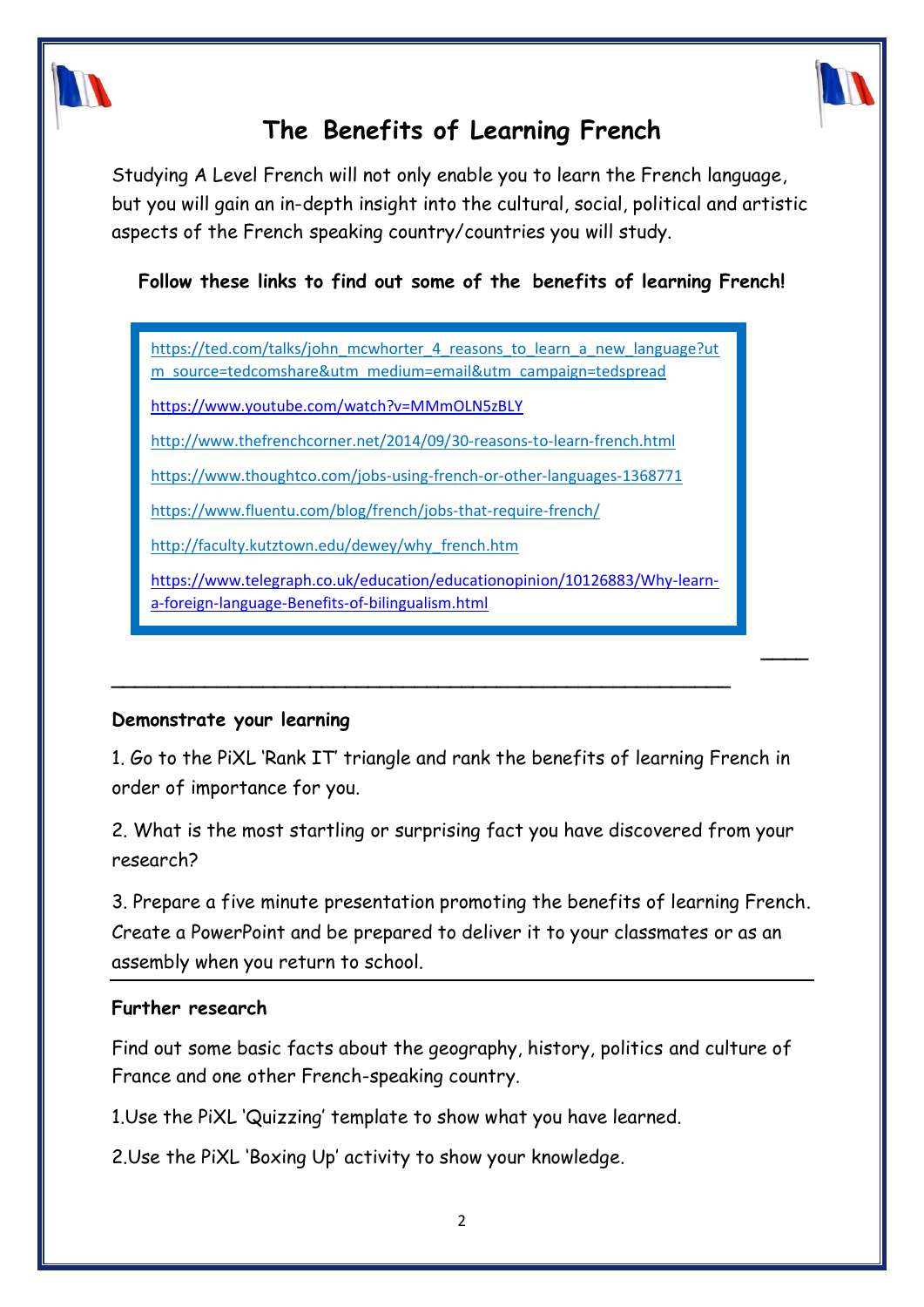

## **Prepare for A Level**

**It's important to start preparing for A Level French as soon as you've made the decision to study it. Here are five tasks that will help you familiarise yourself with the course and what it entails.**

1. Find out which exam board you will be studying: AQA, EDEXCEL or EDUQAS.

2. If you are studying either AQA or EDEXCEL, follow the link to the PiXL exam board specific transition booklets and work through the activities. These will help you to gain an insight into the topics you will study, and you can start learning the topic specific vocabulary. **(You will need to ask your teacher to download these using their login and password)**

[https://pixl.huddle.net/workspace/21044136/files/#/folder/43766614/list](https://pixl.huddle.net/workspace/21044136/files/%23/folder/43766614/list)

3. Visit the exam board website and download the specification and look at the specimen assessment material. Don't panic; it will look daunting at first.

<http://www.aqa.org.uk/subjects/languages/as-and-a-level/french-7652>

[https://qualifications.pearson.com/content/demo/en/qualifications/edexcel-a](https://qualifications.pearson.com/content/demo/en/qualifications/edexcel-a-levels/french-2016.html%23tab-1)[levels/french-2016.html#tab-1](https://qualifications.pearson.com/content/demo/en/qualifications/edexcel-a-levels/french-2016.html%23tab-1)

[http://www.eduqas.co.uk/qualifications/french/as-a-level/eduqas-a-level](http://www.eduqas.co.uk/qualifications/french/as-a-level/eduqas-a-level-french-spec-from-2016-r.pdf)[french-spec-from-2016-r.pdf](http://www.eduqas.co.uk/qualifications/french/as-a-level/eduqas-a-level-french-spec-from-2016-r.pdf)

4. Having a good grasp of French grammar is essential to the A level course. Download PiXL Independence booklets and work through the activities and learn everything you need to know. Go to [students@pixl.org.uk.](mailto:students@pixl.org.uk) Your school has your login details.

5. Check out the PiXL Thinkit mats. They are jampacked with useful language. **(You will need login and password information to access this.)**

<https://auth.pixl.org.uk/members/knowledge/A%20Level>

[https://auth.pixl.org.uk/members/#!/knowledge/GCSE/MFL French](https://auth.pixl.org.uk/members/%23!/knowledge/GCSE/MFL%20French)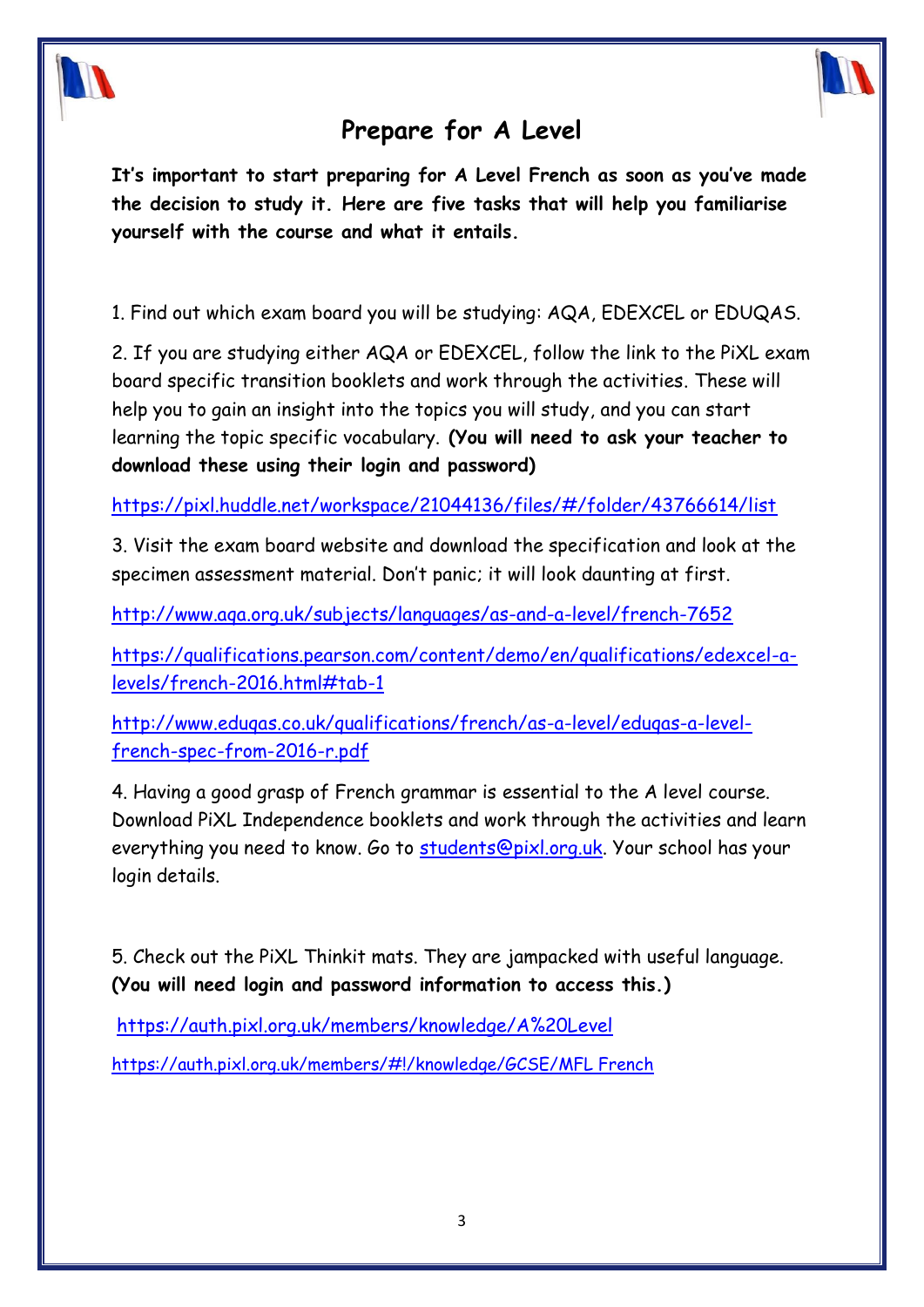



# **A Level Language Essentials**

**It's important to start Year 12 equipped with the essentials. Below are six tasks which aim to develop your knowledge of key verbs and more** 

| <u>High Frequency Verbs</u>                                                                                                                                                                                                                                                                                                                                                                                                                                                                                                                                                                                                                                                                                   |                                                                                        | Create a wall chart displaying these verbs<br>in all their forms and in the following                                                                                                                                                                                                                                                                                                                                     |  |
|---------------------------------------------------------------------------------------------------------------------------------------------------------------------------------------------------------------------------------------------------------------------------------------------------------------------------------------------------------------------------------------------------------------------------------------------------------------------------------------------------------------------------------------------------------------------------------------------------------------------------------------------------------------------------------------------------------------|----------------------------------------------------------------------------------------|---------------------------------------------------------------------------------------------------------------------------------------------------------------------------------------------------------------------------------------------------------------------------------------------------------------------------------------------------------------------------------------------------------------------------|--|
| avoir                                                                                                                                                                                                                                                                                                                                                                                                                                                                                                                                                                                                                                                                                                         | pouvoir                                                                                | tenses:                                                                                                                                                                                                                                                                                                                                                                                                                   |  |
| être                                                                                                                                                                                                                                                                                                                                                                                                                                                                                                                                                                                                                                                                                                          | devoir                                                                                 | present tense<br>perfect tense<br><b>Memorise these</b>                                                                                                                                                                                                                                                                                                                                                                   |  |
| aller                                                                                                                                                                                                                                                                                                                                                                                                                                                                                                                                                                                                                                                                                                         | vouloir                                                                                | imperfect tense<br>verbs thoroughly<br>and test yourself<br>simple future tense<br>regularly.<br>conditional tense                                                                                                                                                                                                                                                                                                        |  |
| faire                                                                                                                                                                                                                                                                                                                                                                                                                                                                                                                                                                                                                                                                                                         | savoir                                                                                 |                                                                                                                                                                                                                                                                                                                                                                                                                           |  |
| <b>Sentence Starters</b><br>Ce qui me frappe le plus What strikes me the most is<br>Ce que je ne peux pas supporterWhat I cannot bear is<br>Je m'inquiète beaucoup carI worry very much because<br>Ce qui est bien c'est qu'on peut What's good is that you can<br>L'avantage c'est qu'il y a The advantage is that there is<br><b>Complex Connectives</b><br>Ce que je trouve étonnant - What I find astonishing<br>Comme je n'aime pas le conflit - As I don't like confrontation<br>Puisque ce sera difficile - Since this will be difficult<br>Grâce à - Thanks to<br>Subjunctive mood<br>Autant que je sache<br>As far as I know<br>Il est important que je sois clair<br>It's important that I am clear |                                                                                        | sophisticated language<br>Write 3 sentences using each of<br>these sentence starters. Give your<br>opinion on:<br>- Immigration and multicultural<br><b>Bo</b><br>society<br>- Changes in society<br>- French culture<br>Write 3 sentences using each of<br>these connectives.<br>Research other connectives online<br>and create a list.<br>Learn about other linking words<br>from this website: [no website<br>given?] |  |
| Il est nécessaire qu'on fasse ce qui est important dans la vie.<br>It is necessary that we do what's important in life.<br>Afin qu'on puisse In order that you can<br>Il faut que je sois honnête I must be honest<br>Bien que je sache que ce n'est pas évident<br>Although I know it's not obvious                                                                                                                                                                                                                                                                                                                                                                                                          |                                                                                        | Write 3 sentences using each of<br>these subjunctive mood sentence<br>starters.<br>Follow the link to this website and<br>complete some research on<br>subjunctive mood.                                                                                                                                                                                                                                                  |  |
| Analysis                                                                                                                                                                                                                                                                                                                                                                                                                                                                                                                                                                                                                                                                                                      | In Paper 2 of the A Level French exam you<br>will need to give a written response to a | https://www.frenchtoday.com/blog/<br>french-verb-<br>conjugation/understanding-french-<br>subjunctive                                                                                                                                                                                                                                                                                                                     |  |

**question on a literary text and a film or on**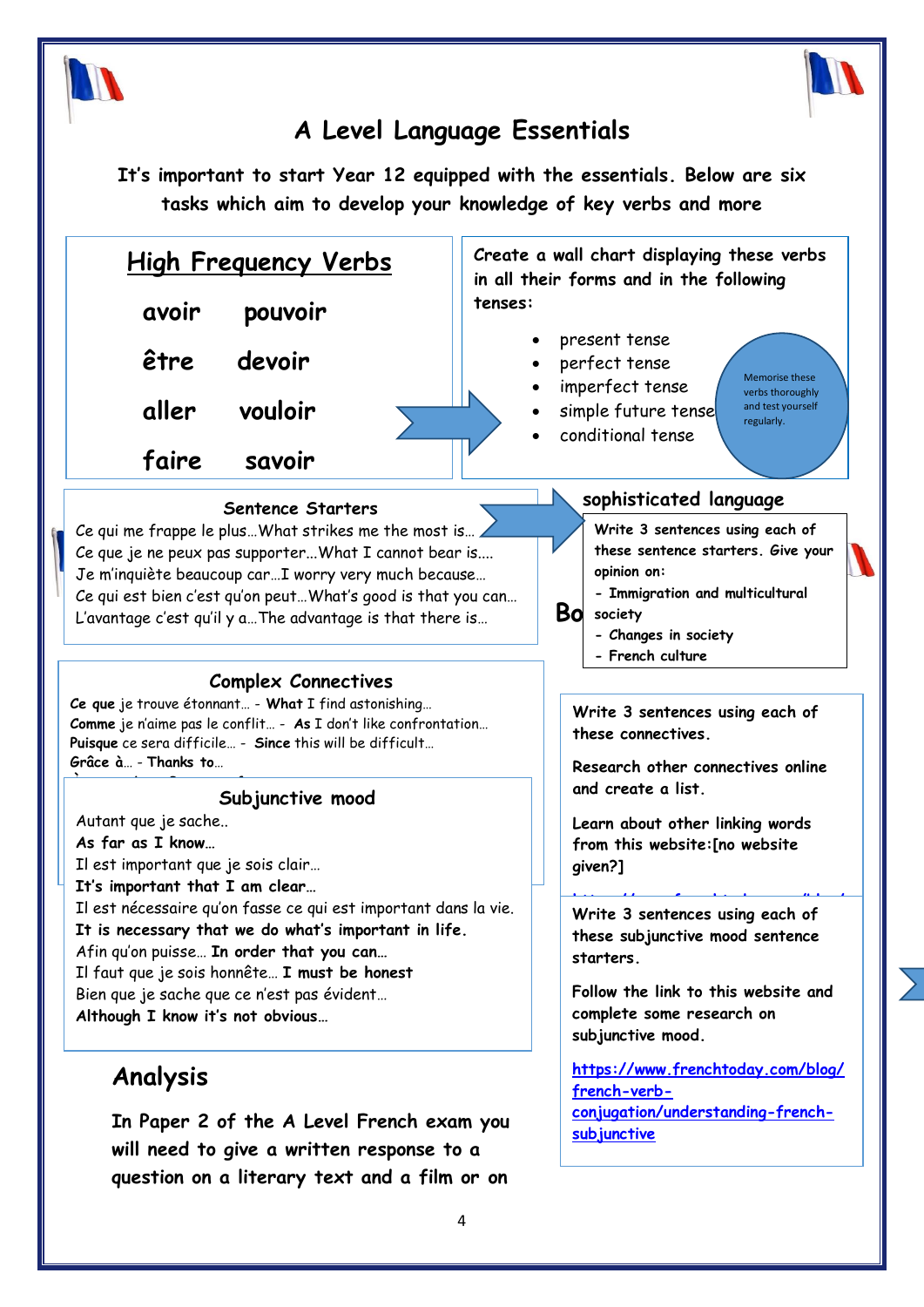#### **two literary texts. Complete the tasks below during the summer, before you start the course.**

1. Choose one text and one film or two texts from the list set in the specification. (Consult with your teachers first.)

2. Read the book/s at least twice and watch the film as many times as you can.

3. Annotate the text as you read. This will help you find important passages easily when you start writing an analysis. Translate words you don't know. Circle, highlight, or note anything that's confusing, important, surprising, or interesting.

4. In the same way make similar notes as you watch the film. Rely on subtitles at first and then watch without them.

5. Write down the main characters' names and a brief description of their personalities or major characteristics (in English and French).

6. Use the organisation chart below to deconstruct the book. Start with chapters and then do

themes,

characters, events, scenes and literary or cinematic devices.

7. Make a timeline of the major events that occur in the book, especially if the chronology is complicated or confusing. Keep multiple timelines if the story jumps back and forth between different plotlines.

8. Complete the ranking and prioritise activities below:

- Choose the three most important chapters/scenes in the book/film. Explain why you have chosen them.
- Rank the main themes of the novel/film in order of importance. Explain the rationale behind your decisions.
- Choose the five most influential characters in the book/film and give reasons why.
- Pick out three of the most powerful quotations in the book/scenes in the film which depict the main theme.

Main idea 1 Main idea 2 Main idea 3 Main idea 4 Chapter/ theme / topic/scene Specific detail A Specific detail B Specific detail C Specific detail D Specific detail E Specific detail F Specific detail G Specific detail H Specific detail I **Specific detail J** Specific detail K Specific detail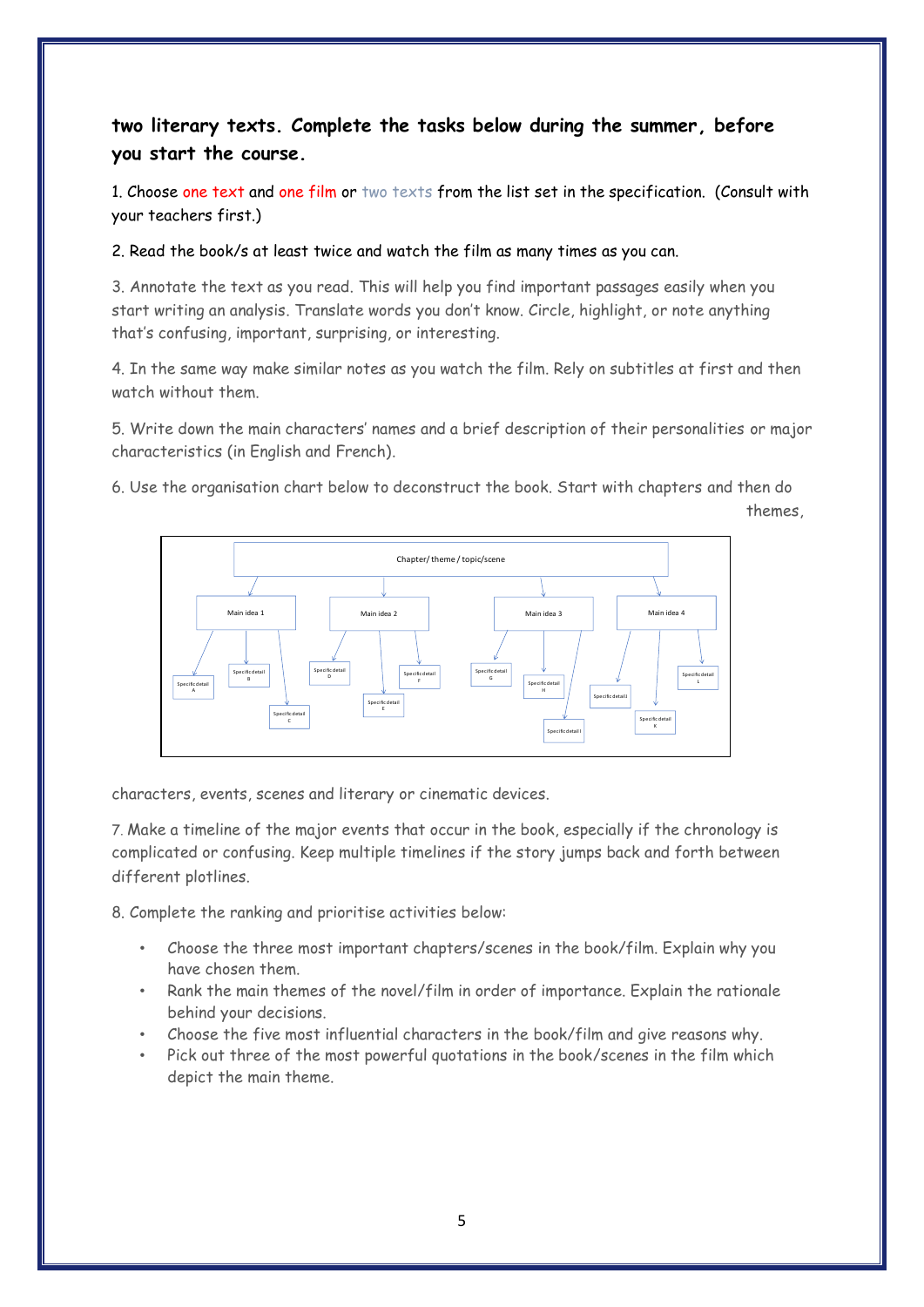



#### **Useful Websites**

**Look at these websites. They will be invaluable during your A Level French course. Visit each one and make notes on their usefulness and purpose.**

General help **<https://www.thoughtco.com/french-4133079>**

Verb practice **<http://www.verb2verbe.com/TestInit.aspx>**

Thesaurus

**<http://www.crisco.unicaen.fr/des/>**

Translator in context **<https://www.linguee.com/>**

Translator in context **[http://www.reverso.net/text\\_translation.aspx?lang=EN](http://www.reverso.net/text_translation.aspx?lang=EN)**

French Pronunciation (Excellent preparation for speaking tests) **<http://www.acapela-group.com/text-to-speech-interactive-demo.html>**

French AS and A2 Level Vocabulary **[http://www.realfrench.net/vocab/index3.php?function=choose\\_list\\_cat&lev](http://www.realfrench.net/vocab/index3.php?function=choose_list_cat&level=3&Submit=Choose+a+category+of+vocab+to+list) [el=3&Submit=Choose+a+category+of+vocab+to+list](http://www.realfrench.net/vocab/index3.php?function=choose_list_cat&level=3&Submit=Choose+a+category+of+vocab+to+list)**

French AS and A2 Level Vocabulary **<http://www.frenchteacher.net/alevel/lexique.htm>**

News on current events in France /World (in French) **<http://www.20minutes.fr/>**

News on current events in France /World (in French and quite advanced) **<http://www.curiosphere.tv/>**

News on current events in France /World (in French) (about AS level) **<http://www.monjtquotidien.com/>**

Fantastic listening exercises to do online **<http://www.lafrancebis.com/>**

French AS / A2 Level Help **[http://www.scool.co.uk/alevel/french.html](http://www.s-cool.co.uk/alevel/french.html)**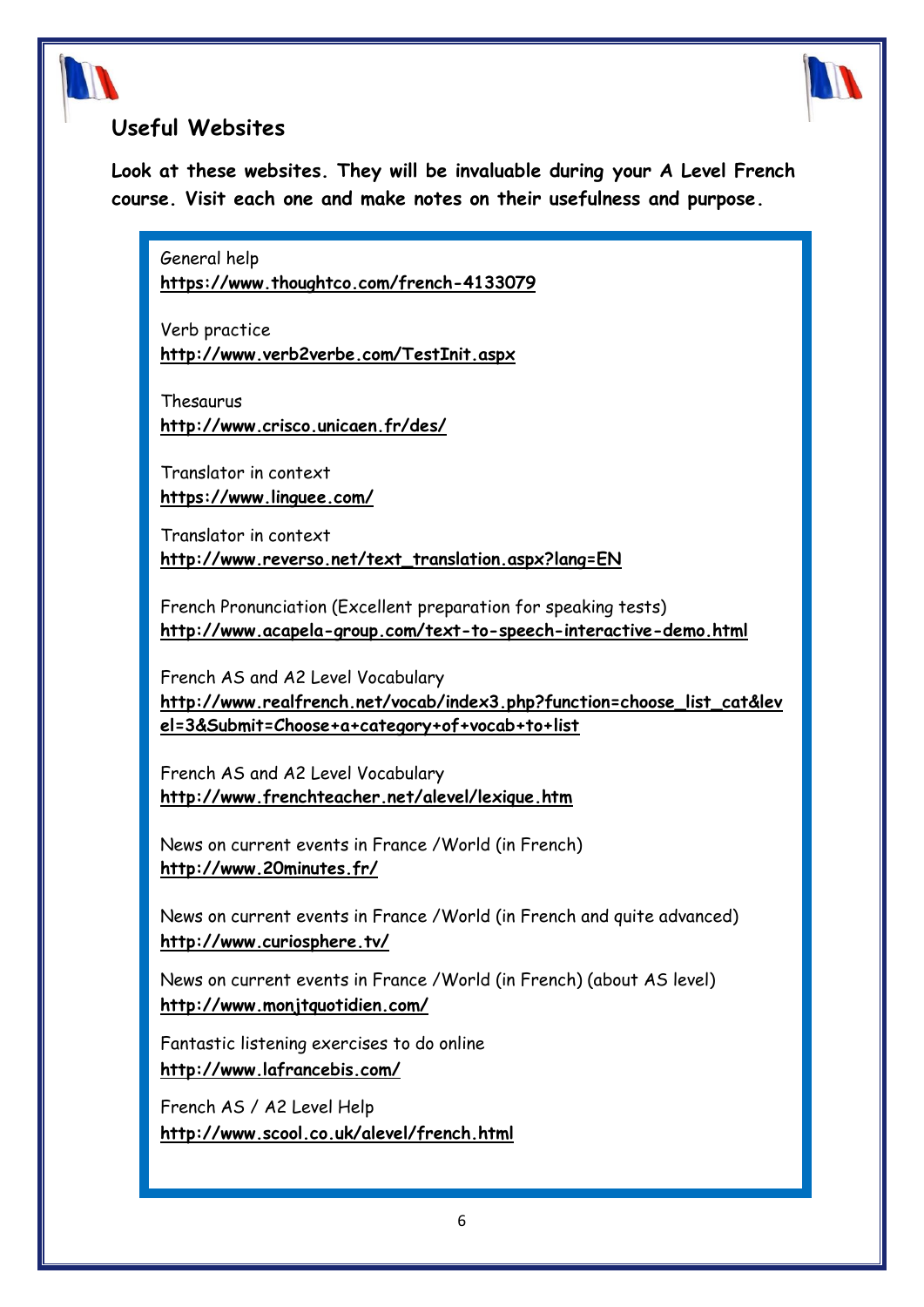

**© The PiXL Club Ltd. June 2018**

This resource is strictly for the use of member schools for as long as they remain members of The PiXL Club. It may not be copied, sold, or transferred to a third party or used by the school after membership ceases. Until such time it may be freely used within the member school.

All opinions and contributions are those of the authors. The contents of this resource are not connected with, or endorsed by, any other company, organisation or institution.